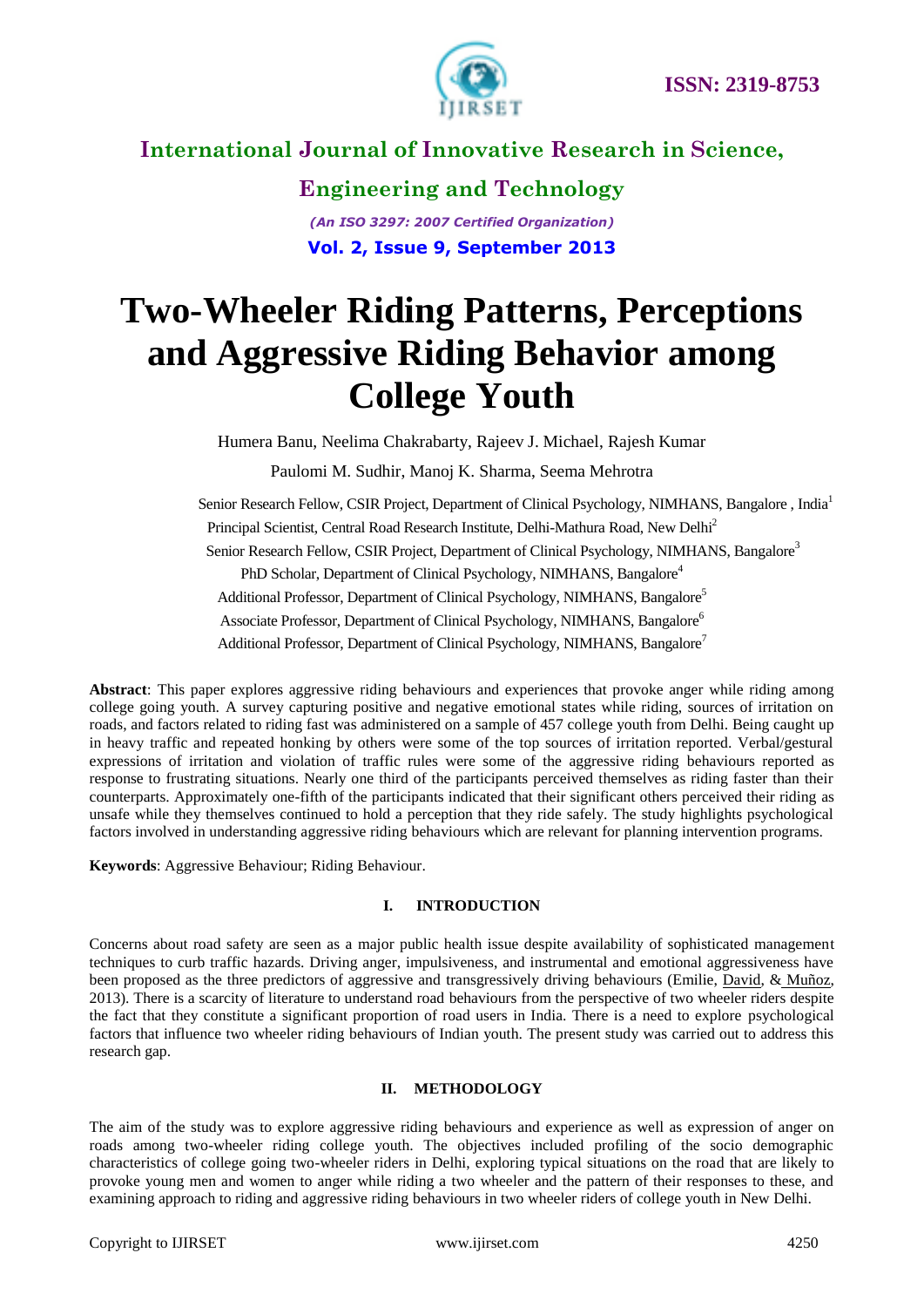

### **Engineering and Technology**

*(An ISO 3297: 2007 Certified Organization)* **Vol. 2, Issue 9, September 2013**

#### **Participants**

A two-wheeler rider survey was administered on a sample of 457 college youth from the metropolitan city of New Delhi. The sample included 96 female and 361 male two-wheeler users from 13 colleges, which included governmental and private colleges, both professional and non-professional courses and undergraduate as well as post-graduate students. The participant's age ranged between 17-30 years, with the mean age of 20.77 (SD 2.28).

In the overall sample, a majority of the participants were men while women formed slightly more than one fifth of the sample. Slightly more than fifty percent of the participants had two years or less of college education after PUC, whereas the remaining had three to five years of college education following their PUC. While almost a quarter reported that some difficulty in managing their financial situation, approximately 65 percent of the sample participants reported being able to manage their financial situation well/very well.

#### **III. TOOLS**

An exploratory survey on two-wheeler riding was developed on the basis of focus groups discussions with different groups of college-going men and women as well as review of available literature. The survey was designed to tap domains such as socio-demographic details of the two-wheeler riding college youth, situations on the road that trigger experience of anger while riding a two-wheeler, typical responses to these situations, ways of handling anger/frustration, general approach to riding and tendency for aggressive riding as well as risk-taking behaviours and perceptions about risk taking and road safety. In the present study aggressive driving was conceptualized in terms of, speeding, overtaking, rule-breaking, competing, doing stunts etc.

#### **IV. RESULTS**

#### **Typical two-wheeler usage and riding patterns**

On an average, the participants had nearly five years of riding experience and reported riding about 19 kilometers a day, and bulk of the sample (60%) reported riding at least a few days every week. Typical speed in the city was reported by these riders to be 48 kms per hour while maximum speed in the city was approximately 70 kms an hour and the average speed in high way was approximately 80 kms per hour. Fifty percent of the participants reported using a helmet almost always (90-95% of the time) while riding a two-wheeler. On the other hand, slightly more than a quarter reported using a helmet less than 75% of the times.

#### **Dominant Sources of Irritation While Riding and Rider's Responses**

The top five sources of irritation as reported by the young riders were 1) Being caught up in heavy traffic, 2) bad road/traffic conditions, and 3) someone repeatedly honking 4) Someone cutting into my lane 5) When police mismanages traffic. Whereas for men heavy traffic was the highest cause of irritation, for women it was repeated honking.

In response to frustrating situations on the road, roughly 15-20% of the participants reported responding several times through different ways of expressing anger while riding such as, verbal/gestural expressions, repeated honking, speed up to frustrate, etc. Women, as compared to men, reported a higher frequency of 'giving an angry look'. Frequent use of overtly aggressive ways of responding, were reported less often by women than men.

#### **Typical Aggressive Riding Behaviours Reported By Two Wheeler Riding Youth**

Aggressive riding behaviors were reported more often by men than women (Table-1), though the difference was negligible for the item 'speeding up and overtaking even if not in a hurry'. The items most endorsed by both men and women were 'the tendency for violating traffic rules if there are no traffic police' (40% of all participants; about 40%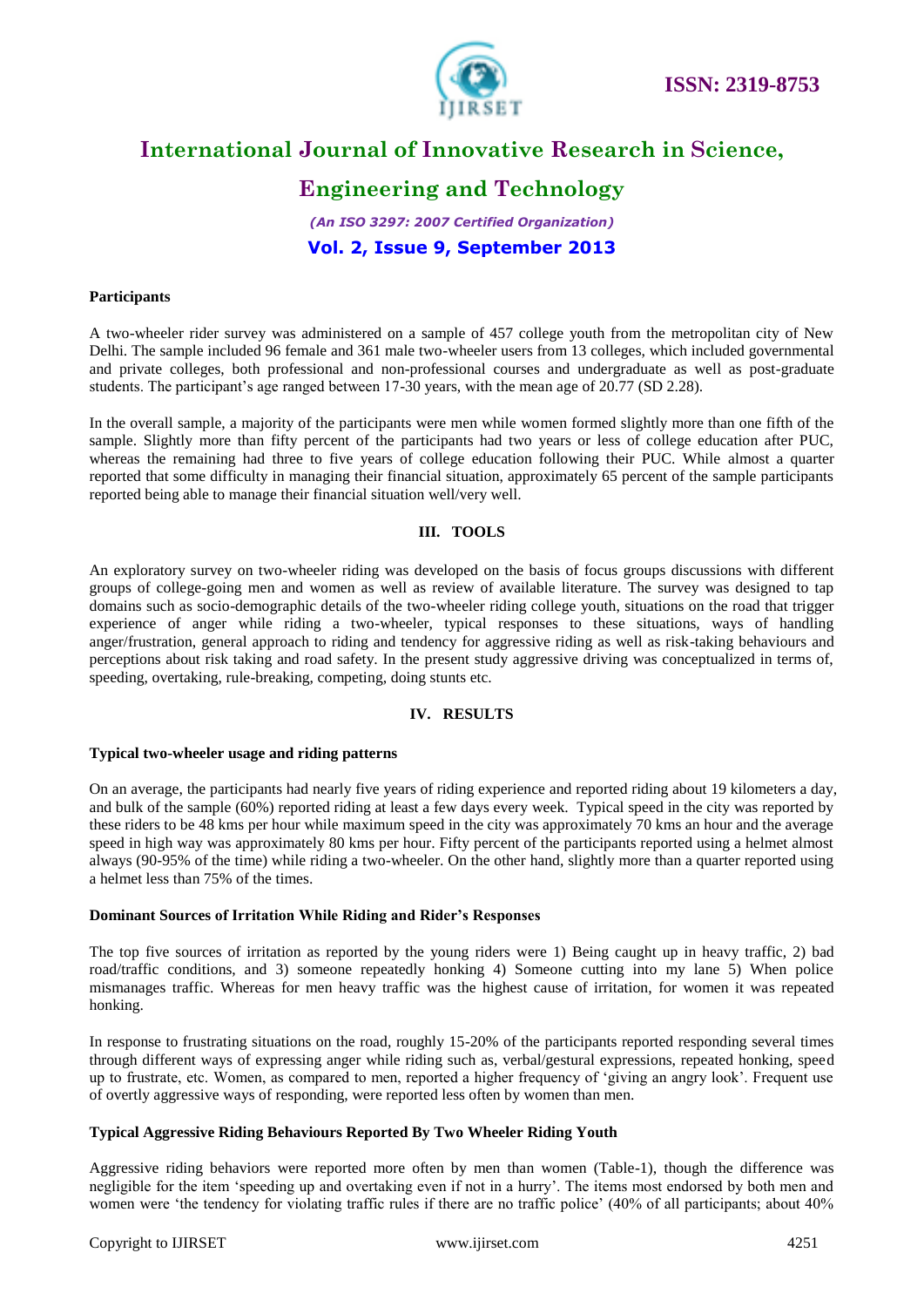

### **Engineering and Technology**

*(An ISO 3297: 2007 Certified Organization)* **Vol. 2, Issue 9, September 2013**

of men and about 30% of women). 'Speeding up and overtaking, even if not in a hurry' (34% of all participants) and Items about inclination for chasing or competing with others, weaving/zigzag riding, engaging in stunts, feeling confident while driving because of drinking/taking a drug were endorsed by 14-24% of men and 13-14% of women (Graph-2). A very small percentage (2-4%) of women reported driving after drinking.

#### **Tendency for Speeding and Associated Factors**

Inclination to ride faster or slower in comparison to one's peers was tapped on two items. About one third of the total participants reported the perception that they ride faster than their counterparts (30%) and another one third reported riding slower than others (33%).

Although hurry (reported by 71% of participants) emerged as a very dominant reason for riding fast, (Graph-1) various other reasons were also reported for riding faster than usual, such as, feeling relief from heavy traffic (36%) experience of anger (22%) sadness of mood (18%) competition with other drivers (27%), presence of a friend of the opposite gender (15%). Competing with other drivers was reported more frequently by men. As high as 45% of the participants reported riding together with friends on other two wheelers as a situation that prompts them to engage in competition while riding. For nearly 25% of the participants, the urge for competition, reportedly, is triggered by a sense that another vehicle driver is competing with them.

#### **Riding Safety: Self Perception and Perception of Others**

About 65% of the participants perceived that their riding style is safe and also that this perception was shared by their significant others. Slightly less than 10% of the participants reported that they were aware of their unsafe riding style, and that the same perception was shared by their significant others. Interestingly; more than one fifth of the sample reported a dissonance between their perception and that of others about their riding style. While significant others reportedly perceived their riding as unsafe, these participants continued to hold the perception that they ride safely (21%). Surprisingly, 5-8% of the sample reported that they are aware of taking more risk than necessary on the road despite the fact that this has not been commented upon by others.

#### **Perception about Involvement in Narrow Escapes/Accidents**

Roughly 11% reported a few mishaps/narrow escapes while riding two- wheeler in the last six months period while a few accidents with minor injuries were reported by approximately 5% of the participants. Serious accidents in the previous one year period were reported to have occurred a few times by approximately 1% of the study sample. Men tended to report narrow escapes, minor and serious accidents slightly more often than women.

#### **V. DISCUSSION**

The riding pattern of young two wheeler users is of great relevance for social scientists for at least two reasons. One, since this population constitutes significant percentage of motorcyclists on Indian roads, motorized two-wheelers comprising about three fourth of the registered vehicles (BRSIPP NIMHANS, 2011). Second, more than one third of fatal and nearly half of non-fatal road traffic injuries involve two-wheeler riders in India, majority of the injured being in the age range of 20–30 years (BRSIPP NIMHANS, 2011).

The present study reveals that a significant percent of young riders engages in speeding and other aggressive riding behaviours. This is in line with the observation in a study of 1500 hospitalized road traffic injury patients in Bangalore wherein more than 80% attributed the accident to speeding (Gururaj, 2005a). Another study conducted in New Delhi also showed similar finding (Verma and Tiwari, 2004).

It is important to note that in our study only 50% of the riders reported wearing helmet almost always while riding, a finding corroborated by another study in Indian population (RSI, NIMHANS, 2011).

Gender difference were observed in our study in terms of sources of irritation and ways of expressing anger while riding and specific aggressive riding behaviours such as competition, doing stunts, violation of traffic rules, drunken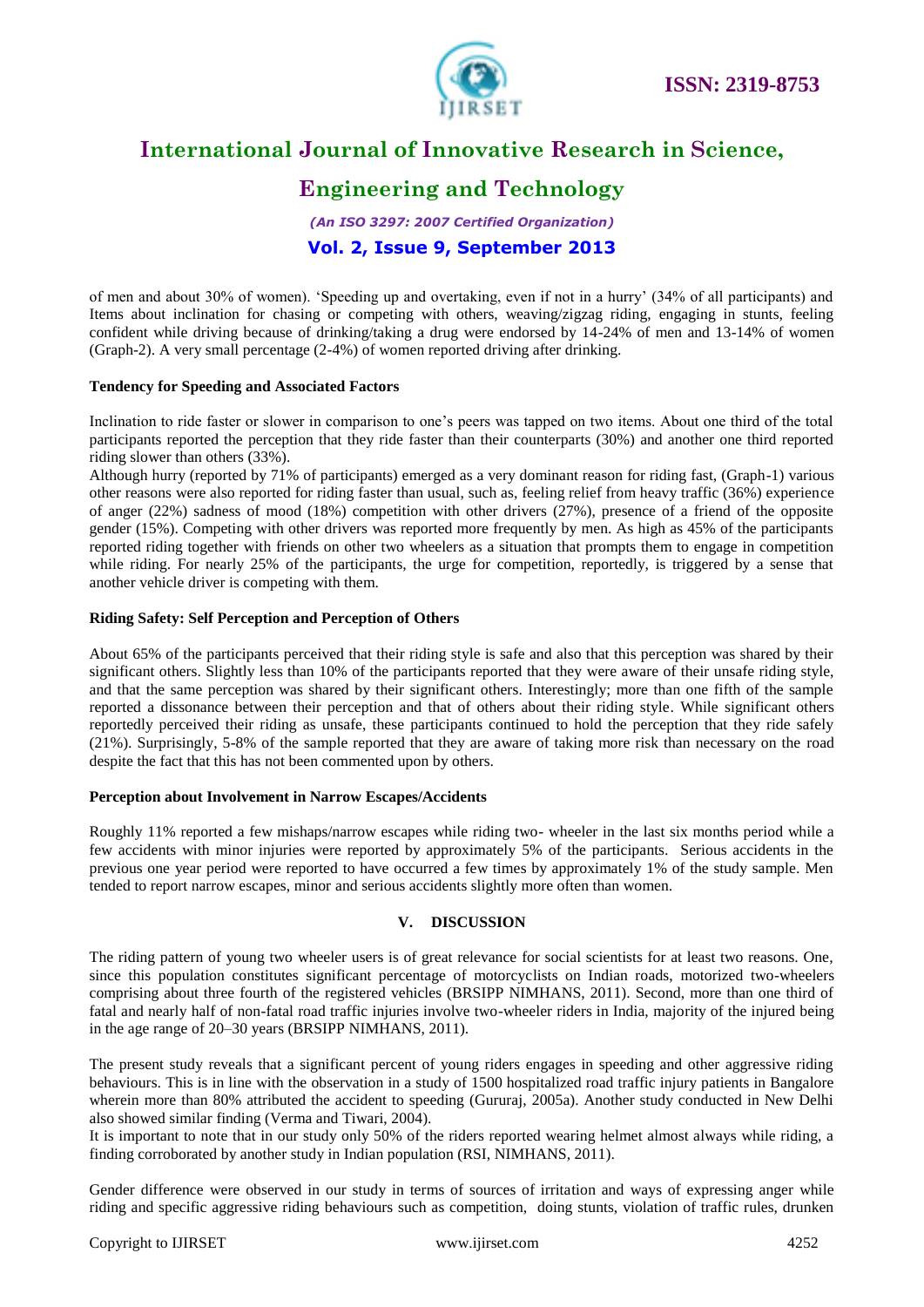

### **Engineering and Technology**

### *(An ISO 3297: 2007 Certified Organization)* **Vol. 2, Issue 9, September 2013**

driving, etc. **Gender** differences have been observed in another study where women reported more anger in reaction to the scenarios lacking a norm violation than men did, but women were not higher than men on risky aggressive driving (Lonsdale, 2010). Driver aggression was slightly higher among males (38.5%) than females (32.9%) (Butters, Wickens, & Mann, 2012). Our study points to the role of emotions as contributing to speeding as negative emotional states like experience of anger and sadness of mood were reported as trigger for speeding by one fifth of the participants.

The report of dissonance between one's own perception of riding safety and the perception by others points to the possibility of overestimation by participants.Another study has observed that aggression drivers demonstrate a different pattern of affective experience, problematic cognitive tendencies, and subsequent negative outcomes in comparison to those reporting lower levels of aggression. (Nesbit, & Conger, 2012). Obtaining the differential profiles of those who report aggressive riding behaviours and those who do not can help in planning road safety intervention programs which needs to be addressed in future research.

#### **VI. CONCLUSION**

This is one of the first few studies that provide the data on perception of two-wheeler riding Indian Youth. The pattern of results highlight that psychological factors emerged as highly relevant for understanding aggressive riding behaviours and risk-taking on roads by the youth. This in turn implies that any intervention program for popularizing safe riding practices in youth must address psychological variables that influence two-wheeler riding style.

#### **REFERENCES**

- [1] Butters, J., Mann, R. E., Wickens, C. M., & Boase, P. (2012)[. Gender differences and demographic influences in perceived concern for driver](http://www.sciencedirect.com/science/article/pii/S002243751200076X)  [safety and support for impaired driving countermeasures](http://www.sciencedirect.com/science/article/pii/S002243751200076X) *Journal of safety Research, 405*-411.
- [2] Emilie, B., David, V., & Muñoz, S. M. T., (2013). Driving anger, emotional and instrumental aggressiveness, and impulsiveness in the prediction of aggressive and transgressive driving. *Journal of Accident; analysis and prevention* 50:758-67
- [3] Gururaj, G., & BRSIPP, (2011). Bangalore Road Safety and Injury Prevention Program Collaborators Group(BRSIPP NIMHANS, Bangalore Road Safety and Injury Prevention Program: Results and learning 2007 - 2010, Publication (81), National Institute of Mental Health and Neuro Sciences, Bangalore.
- [4] Gururaj, G., (2005 a). Injuries in India: A national perspective. In Burden of disease in India (pp.325-347) New Delhi: National Commission on Macroeconomics and Health and family Welfare. Government of India
- [5] Gururaj, G., (2011) Road Safety in India: A Framework for Action, Publication no 83, National Institute of Mental Health and Neuro Sciences, Bangalore.
- [6] Lonsdale, D. J., (2010). The effects of norm-violations in driving scenarios on self construed courteous drivers, An unpublished doctoral dissertation, The Graduate Faculty of The University of Akron, Ohio, USA.
- [7] [Nesbith, S.M.,](http://www.citeulike.org/author/Nesbit:SM) [Conger,](http://www.citeulike.org/author/Nesbit:SM) J.C., (2012). Predicting aggressive driving behavior from anger and negative cognitions *Transportation Research Part F: Traffic Psychology and Behaviour*,15 (6), 710-718.
- [8] Verma, P. K., & Tiwari, K. N., (2004). Epidemology of Road traffic Injuries in Delhi: Result of a survey. Regional Health Forum, 8(1), 6-14.

#### **Annexure-I**

#### **Graph-1: Factors associated with fast driving**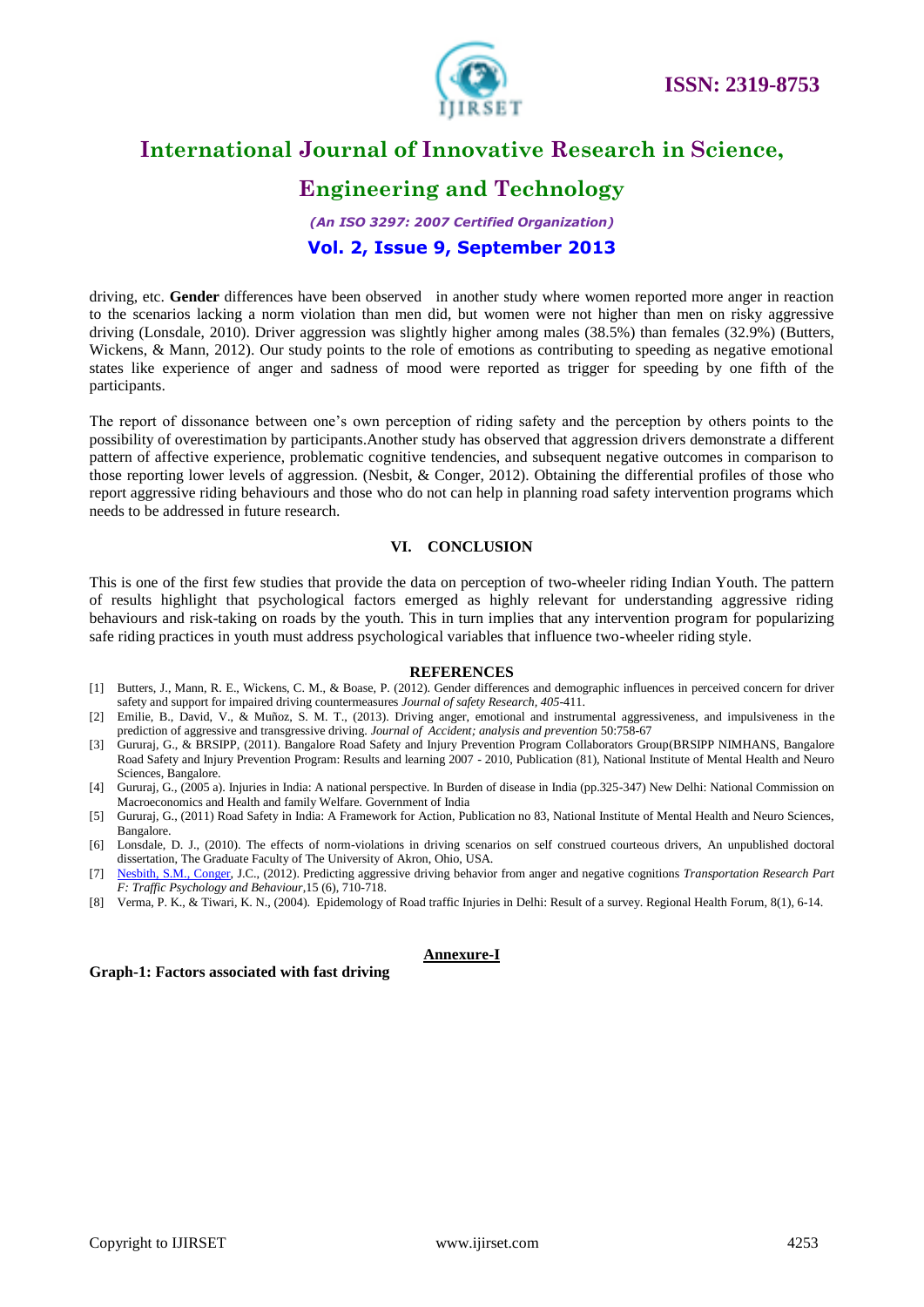



### **Engineering and Technology**

*(An ISO 3297: 2007 Certified Organization)* **Vol. 2, Issue 9, September 2013**



#### **Graph-2: Typical Aggressive Riding Behaviours**



#### **Table 1: Aggressive riding patterns**

| <b>Variables</b>                               |              | Never/<br>rarely |      | A few times |             | <b>Several times</b> |      | <b>Almost</b><br>always |     |
|------------------------------------------------|--------------|------------------|------|-------------|-------------|----------------------|------|-------------------------|-----|
|                                                |              | Fre              | Per  | Fre         | Per         | Fre                  | Per  | Fre                     | Per |
| Ride fast even not in a hurry                  | Male         | 148              | 41.9 | 131         | 37.1        | 50                   | 14.2 | 24                      | 6.8 |
|                                                | Female       | 39               | 41.5 | 34          | 36.2        | 14                   | 14.9 | 7                       | 7.4 |
|                                                | <b>Total</b> | 187              | 41.8 | 165         | <b>36.9</b> | 64                   | 14.3 | 31                      | 6.9 |
| Use of indicators when changing<br>lanes/sides | Male         | 225              | 64.5 | 67          | 19.2        | 41                   | 11.7 | 16                      | 4.6 |
|                                                | Female       | 63               | 67.7 | 24          | 25.8        | 2                    | 2.2  | 4                       | 4.3 |
|                                                | <b>Total</b> | 288              | 65.2 | 91          | 20.6        | 43                   | 9.7  | 20                      | 4.5 |
| <b>Repeated honking</b>                        | Male         | 128              | 36.1 | 139         | 39.2        | 55                   | 15.5 | 33                      | 9.3 |
|                                                | Female       | 42               | 44.2 | 39          | 41.1        | 11                   | 11.6 | 3                       | 3.2 |
|                                                | <b>Total</b> | 170              | 37.8 | 178         | 39.6        | 66                   | 14.7 | 36                      | 8.0 |
| Attend calls while riding                      | Male         | 213              | 61.0 | 82          | 23.5        | 39                   | 11.2 | 15                      | 4.3 |
|                                                | Female       | 62               | 66.0 | 28          | 29.8        | 2                    | 2.1  | $\mathfrak{D}$          | 2.1 |
|                                                | <b>Total</b> | 275              | 62.1 | <b>110</b>  | 24.8        | 41                   | 9.3  | 17                      | 3.8 |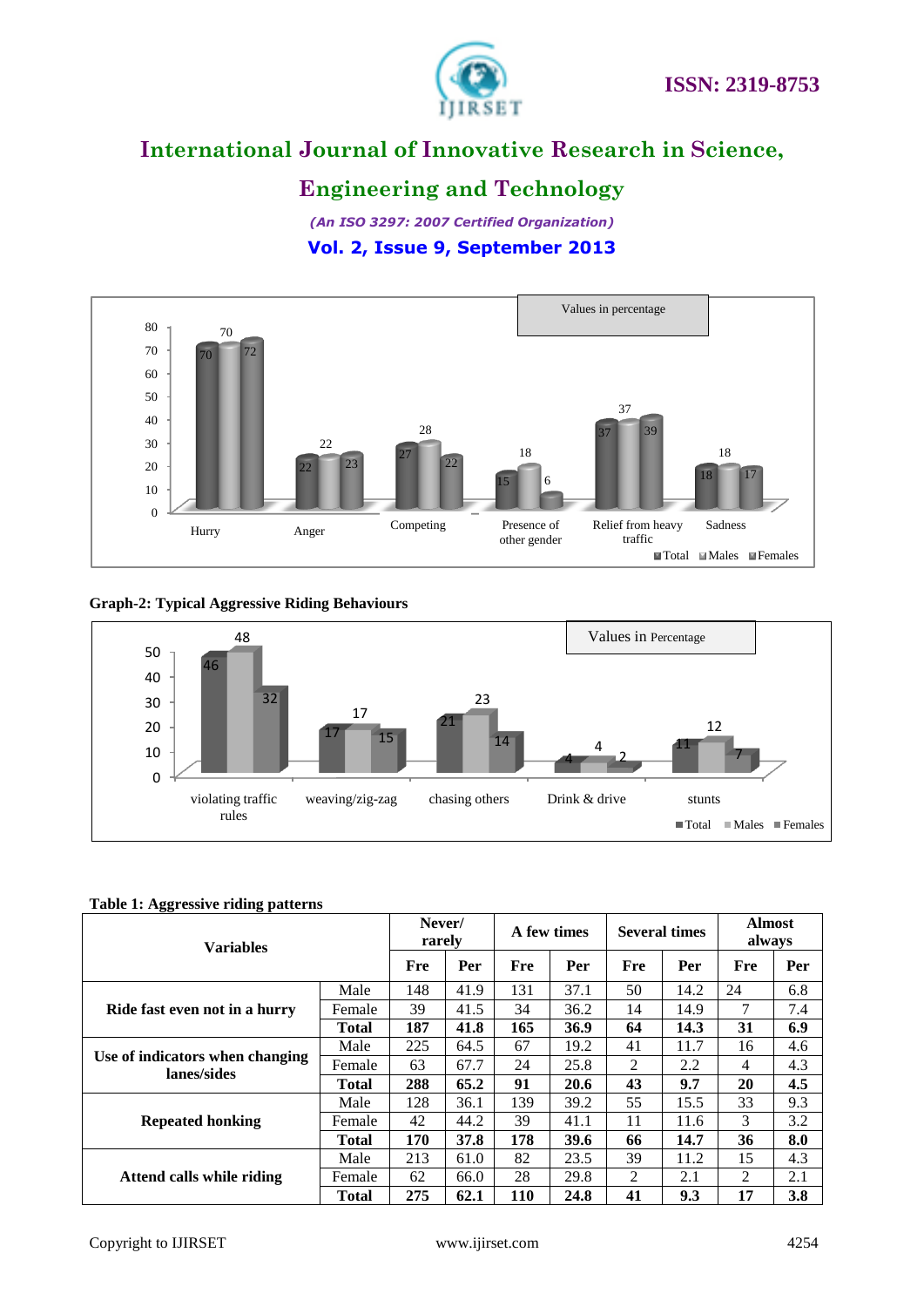

### **Engineering and Technology**

*(An ISO 3297: 2007 Certified Organization)* **Vol. 2, Issue 9, September 2013**

| Look angrily at other driver                               | Male         | 120 | 33.9 | 127        | 35.9 | 72 | 20.3 | 35       | 9.9  |
|------------------------------------------------------------|--------------|-----|------|------------|------|----|------|----------|------|
|                                                            | Female       | 26  | 27.4 | 29         | 30.5 | 23 | 24.2 | 17       | 17.9 |
|                                                            | <b>Total</b> | 146 | 32.5 | 156        | 34.7 | 95 | 21.2 | 52       | 11.6 |
| Get in to a verbal argument                                | Male         | 202 | 58.2 | 87         | 25.1 | 38 | 11.0 | 20       | 5.8  |
|                                                            | Female       | 70  | 74.5 | 19         | 20.2 | 3  | 3.2  | 2        | 2.1  |
|                                                            | <b>Total</b> | 272 | 61.7 | 106        | 24.0 | 41 | 9.3  | 22       | 5.0  |
| <b>Communication of anger by</b><br>gestures (point finger | Male         | 207 | 59.5 | 92         | 26.4 | 32 | 9.2  | 17       | 4.9  |
|                                                            | Female       | 73  | 76.8 | 19         | 20.0 | 3  | 3.2  | $\Omega$ | 0.0  |
|                                                            | <b>Total</b> | 280 | 63.2 | 111        | 25.1 | 35 | 7.9  | 17       | 3.8  |
| Difficult to stop in red signal,<br>even not in a hurry    | Male         | 201 | 57.6 | 91         | 26.1 | 46 | 13.2 | 11       | 3.2  |
|                                                            | Female       | 68  | 73.1 | 16         | 17.2 | 6  | 6.5  | 3        | 3.2  |
|                                                            | <b>Total</b> | 269 | 60.9 | 107        | 24.2 | 52 | 11.8 | 14       | 3.2  |
| Speed up to frustrate the other<br>driver                  | Male         | 191 | 54.3 | 81         | 23.0 | 55 | 15.6 | 25       | 7.1  |
|                                                            | Female       | 61  | 64.2 | 19         | 20.0 | 11 | 11.6 | 4        | 4.2  |
|                                                            | <b>Total</b> | 252 | 56.4 | <b>100</b> | 22.4 | 66 | 14.8 | 29       | 6.5  |

#### **BIOGRAPHY**

#### **Humera Banu**



Humera Banu is a Research Fellow, CSIR Project, Department of Clinical Psychology, NIMHANS, Bangalore and she has research experience in the area of positive psychology. She has co authored in the area of character strength and psychological well being in Indian youth apart from research interest in the area of road safety.

#### **Neelima Chakrabarty**



#### **Rajeev J. Michael**



Neelima Chakrabarty is Principal Scientist, CSIR-Central Road Research Institute, Delhi. As a traffic psychologist she has been involved in different areas of Road Safety; CSIR  $10<sup>th</sup>$ FYP projects and currently involve in CSIR  $12<sup>th</sup>$  Five year plan project. She has specific expertise in access audit; driver testing evaluation and comprehensive studies. She has contributed substantially as coordinator with Delhi police initiative navchetna.com as guide to mitigate road rage related in various R&D projects sponsored by various ministries, Govt. Departments and pubic and private sectors.

Rajeev J Michael is PhD Scholar & Senior Research Fellow, CSIR Project, Department of Clinical Psychology, NIMHANS, Bangalore. .He completed his MPhil from the Clinical Psychology Department, NIMHANS and currently pursuing PhD in the area of Youth Social Wellbeing. His research interests are in the area of Positive Health Psychology and Positive Youth Development.